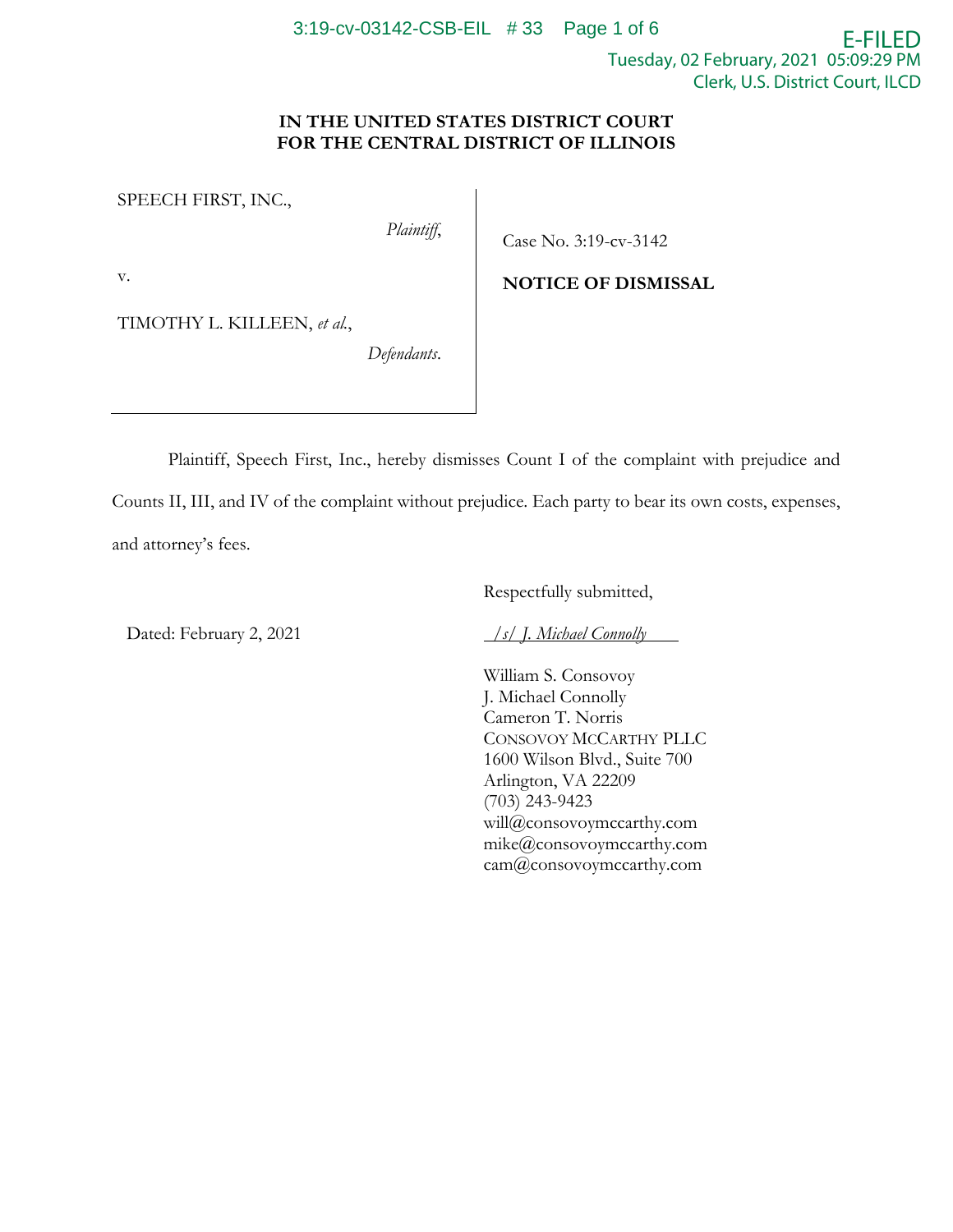# **CERTIFICATE OF SERVICE**

I certify that on February 2, 2021, I electronically filed the foregoing with the Clerk of

Court using the CM/ECF system, which will automatically send email notification of the filing to the following:

Ishan K. Bhabha Jenner & Block LLP 1099 New York Avenue NW, Suite 900 Washington, DC 20001 Telephone: (202) 637-6327 Facsimile: (202) 639-6066 IBhabha@jenner.com

# */s/ J. Michael Connolly*

J. Michael Connolly CONSOVOY MCCARTHY PLLC 1600 Wilson Blvd., Suite 700 Arlington, VA 22209 703-243-9423 mike@consovoymccarthy.com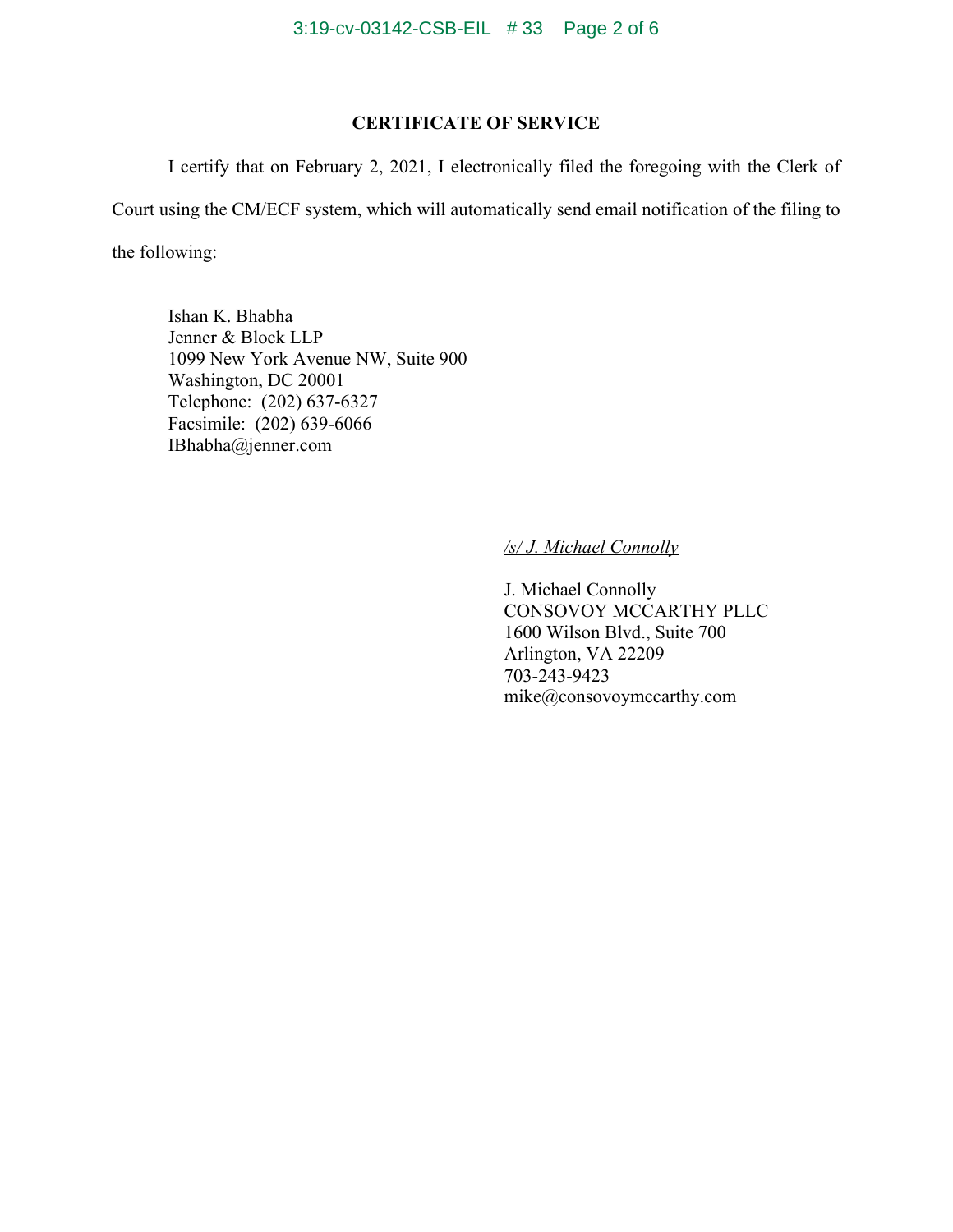#### **AGREEMENT**

This Agreement (the "Agreement") is entered into on the date of signature of the last signatory to this Agreement ("Effective Date") by and between Speech First, Inc. ("Speech First") on the one hand and the Board of Trustees of the University of Illinois (the "University") on the other (collectively, the "Parties"), as follows:

A. WHEREAS, by complaint filed on May 30, 2019, Speech First brought the matter styled *Speech First, Inc. v. Killeen*, 3:19-cv-03142-SEM-TSH (C.D. Ill.) ("Action") asserting claims against Timothy L. Killeen, in his official capacity as President of the University of Illinois; Robert J. Jones, in his official capacity as Chancellor of the University of Illinois at Urbana-Champaign and Vice President of the University of Illinois System; Danita M. Brown Young, in her official capacity as Vice Chancellor for Student Affairs; Rhonda Kirts, in her official capacity as Acting Dean of Students; Justin Brown, in his official capacity as Director of the Office for Student Conflict Resolution; January Boten, Debra Imel, Rachael Ahart, Matthew Pinner, Arianna Holterman, Dementro Powell, Jamie Singson, Kimberly Soumar, all in their official capacities as members of the Bias Assessment and Response Team; Lowa Mwilambwe, in his official capacity as Associate Vice Chancellor for Student Affairs; Alma R. Sealine, in her official capacity as Director of University Housing; Patricia K. Anton, in her official capacity as Associate Director of University Housing; Ramón Cepeda, Kareem Dale, Donald J. Edwards, Ricardo Estrada, Patricia Brown Holmes, Naomi D. Jakobsson, Stuart C. King, Edward L. McMillan, Jill B. Smart, Trayshawn M.W. Mitchell, Darius M. Newsome, Shaina Humphrey, Governor J. B. Pritzker, all in their official capacities as members of the University of Illinois Board of Trustees ("Defendants");

B. WHEREAS, on June 6, 2019, Speech First moved for a preliminary injunction relating to its claims concerning Section 2-407 of the Student Code, the University's Bias Assessment Response Team ("BART"), the University Housing's Bias Incident Protocol ("BIP"), and the University's procedures for imposing No Contact Directives ("NCD Procedures");

C. WHEREAS, Defendants opposed Speech First's motion;

D. WHEREAS, on September 17, 2019, the U.S. District Court for the Central District of Illinois issued a decision denying Plaintiff's motion;

E. WHEREAS, on September 17, 2019, Plaintiff filed a Notice of Appeal;

F. WHEREAS, on July 28, 2020, the U.S. Court of Appeals for the Seventh Circuit affirmed the decision;

G. WHEREAS, on September 4, 2020, the U.S. Court of Appeals for the Seventh Circuit denied Plaintiff's petition for rehearing *en banc*;

H. WHEREAS, on September 15, 2020, the U.S. District Court for the Central District of Illinois granted the Parties' motion to stay Defendants' obligation to answer or otherwise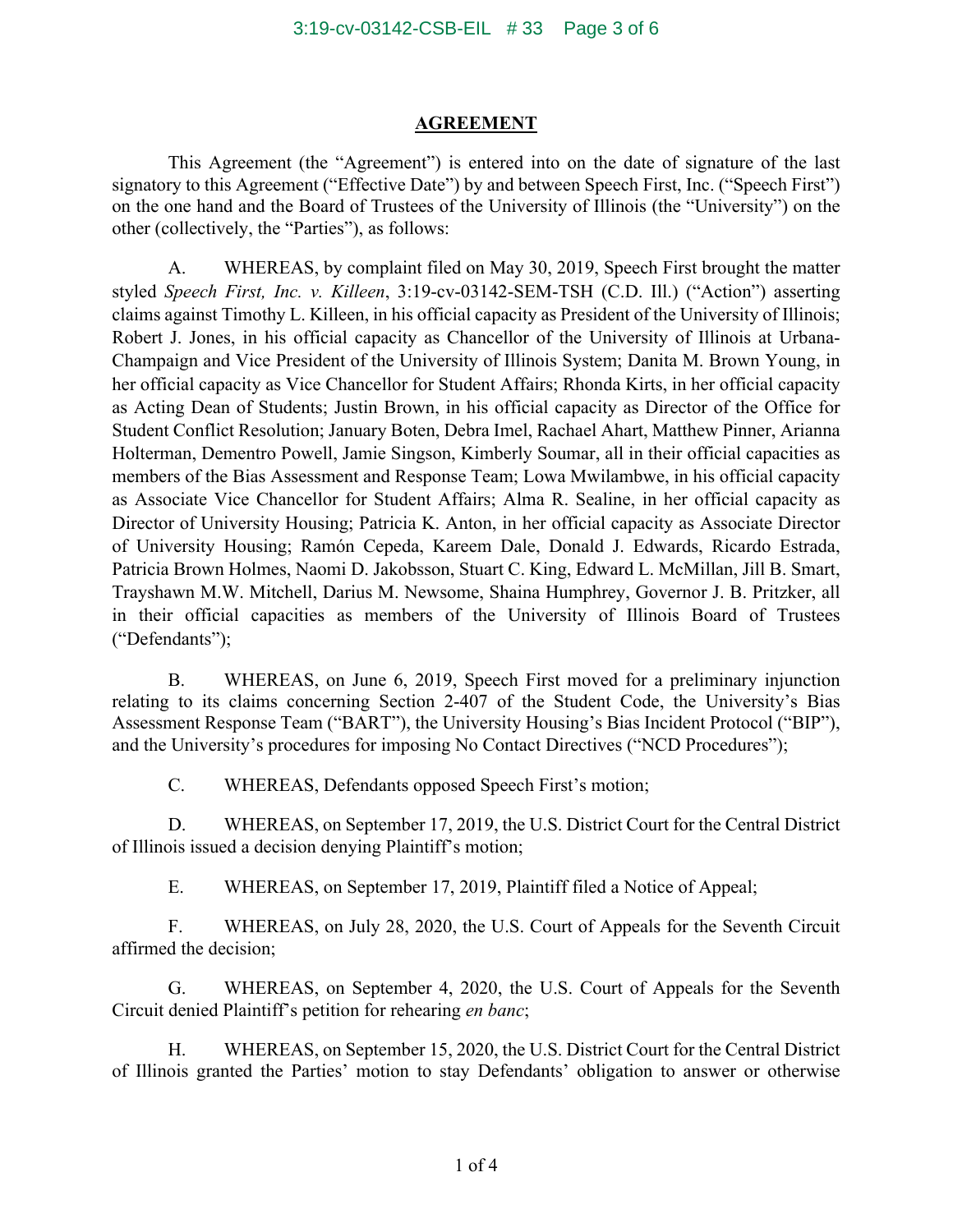### 3:19-cv-03142-CSB-EIL # 33 Page 4 of 6

respond to Plaintiff's complaint and to postpone the Rule 16 Scheduling Conference until after Plaintiff's petition for writ of certiorari to the Supreme Court of the United States was resolved;

I. WHEREAS, Speech First's petition for a writ of certiorari is due on February 1, 2021;

J. WHEREAS, the Parties have determined that it is in their mutual interests to amicably resolve all issues between them;

NOW, THEREFORE, in consideration of the foregoing and of the mutual undertakings of the Parties set out herein, the Parties agree as follows:

1. With respect to Section 2-407 of the Student Code, on July 18, 2019, the University amended Section 2-407 of its Student Code to eliminate a provision that required prior approval for posting and distributing "promotional materials of candidates for non-campus elections." The University will not reinstate the removed provision.

2. Speech First agrees to dismiss with prejudice its claim in this Action related to the eliminated prior-approval provision of Section 2-407 of the Student Code.

3. BART and BIP have no authority to impose any form of discipline on any student. BART's and BIP's members cannot compel students to speak with BART or BIP about biasmotivated incidents. If a student declines to speak with BART or BIP, the student will not be disciplined in any way.

4. Speech First takes no position on the University's representations about its practices with respect to BART or BIP in paragraph 3. Speech First reserves all rights to file a new lawsuit with respect to BART or BIP. Speech First acknowledges that this Agreement does not confer any enforceable rights on Speech First with respect to BART or BIP.

5. With respect to the University's NCD Procedures, a student's bias-motivated speech can justify the imposition of an NCD only when a Disciplinary Officer determines that the speech is accompanied by allegations of an actual or foreseeable Student Code violation, such as sexual harassment or stalking.

6. Speech First takes no position on the University's representations about its practices with respect to NCD Procedures in paragraph 5. Speech First reserves all rights to file a new lawsuit with respect to the University's NCD Procedures. Speech First acknowledges that this Agreement does not confer any enforceable rights on Speech First with respect to NCD Procedures.

7. Speech First acknowledges that this Agreement does not require the University to change any policies, practices, or procedures in effect as of the date of this Agreement.

8. Within two (2) business days of the Effective Date, Speech First shall file a Notice of Dismissal in the form attached hereto, dismissing all claims pending against Defendants in the Action.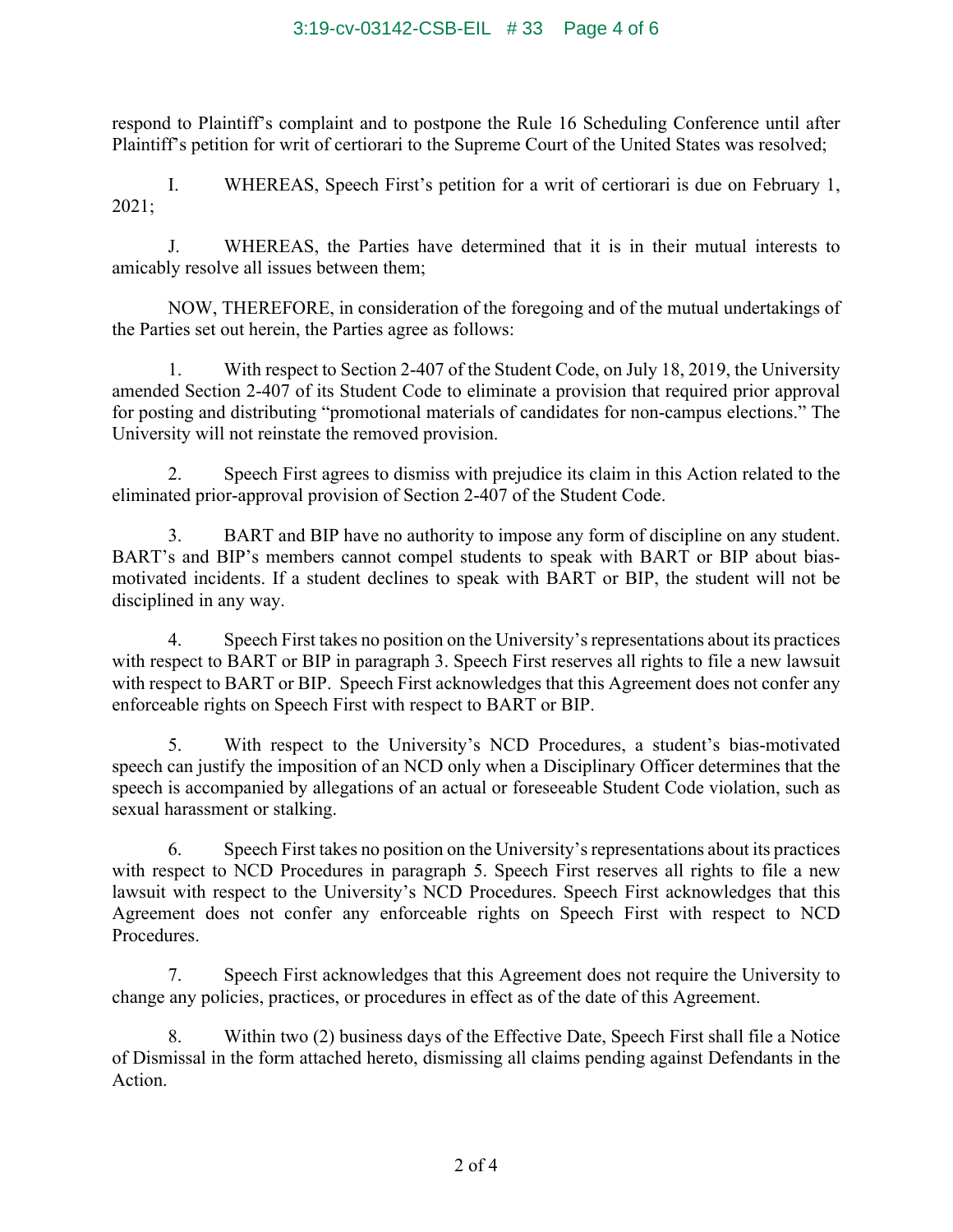9. The Parties shall bear their respective attorneys' fees, costs, and expenses relating to the Action and this Agreement.

10. Nothing contained in this Agreement shall be deemed as an admission of any liability or lack of merit in any claim or defense, by any Party or by Defendants .

11. This Agreement represents the full and complete agreement between the Parties to resolve their dispute. Any representations, warranties, promises, or conditions, whether written or oral, not specifically incorporated into this Agreement shall not be binding on the Parties. All other discussions, negotiations, and writings have been and are merged into this Agreement.

12. Neither this Agreement nor any terms or provision hereof may be changed, waived, discharged, or terminated except by an instrument in writing duly signed by the Party against which enforcement of the change, waiver, discharge, or termination is sought.

13. This Agreement shall be governed and construed in accordance with the laws of the State of Illinois applicable to contracts made and to be performed wholly within the State of Illinois, without regard to its conflict of laws provisions.

14. All Parties hereto agree that in the event of any ambiguity or dispute regarding the interpretation of this Agreement, the Agreement will be interpreted as if each Party hereto participated equally in the drafting hereof.

15. This Agreement may be signed in two original counterparts, each of which shall for all purposes be considered an original of this Agreement. Execution and delivery of this Agreement by electronic means (including via e-mail or .pdf) shall be sufficient for all purposes and shall be binding on any person or Party who so executes.

IN WITNESS WHEREOF , the Parties hereto have executed this Agreement as of the Effective Date set forth above.

Date: 1/29/21

 $MullM$ 

By: NICOIE K. Neily, President

Date: 01.29.21

Avigit Ghosh

The Board of Trustees of the University of Illinois

By: Avijit Ghosh, Comptroller

 $3$  of  $4$